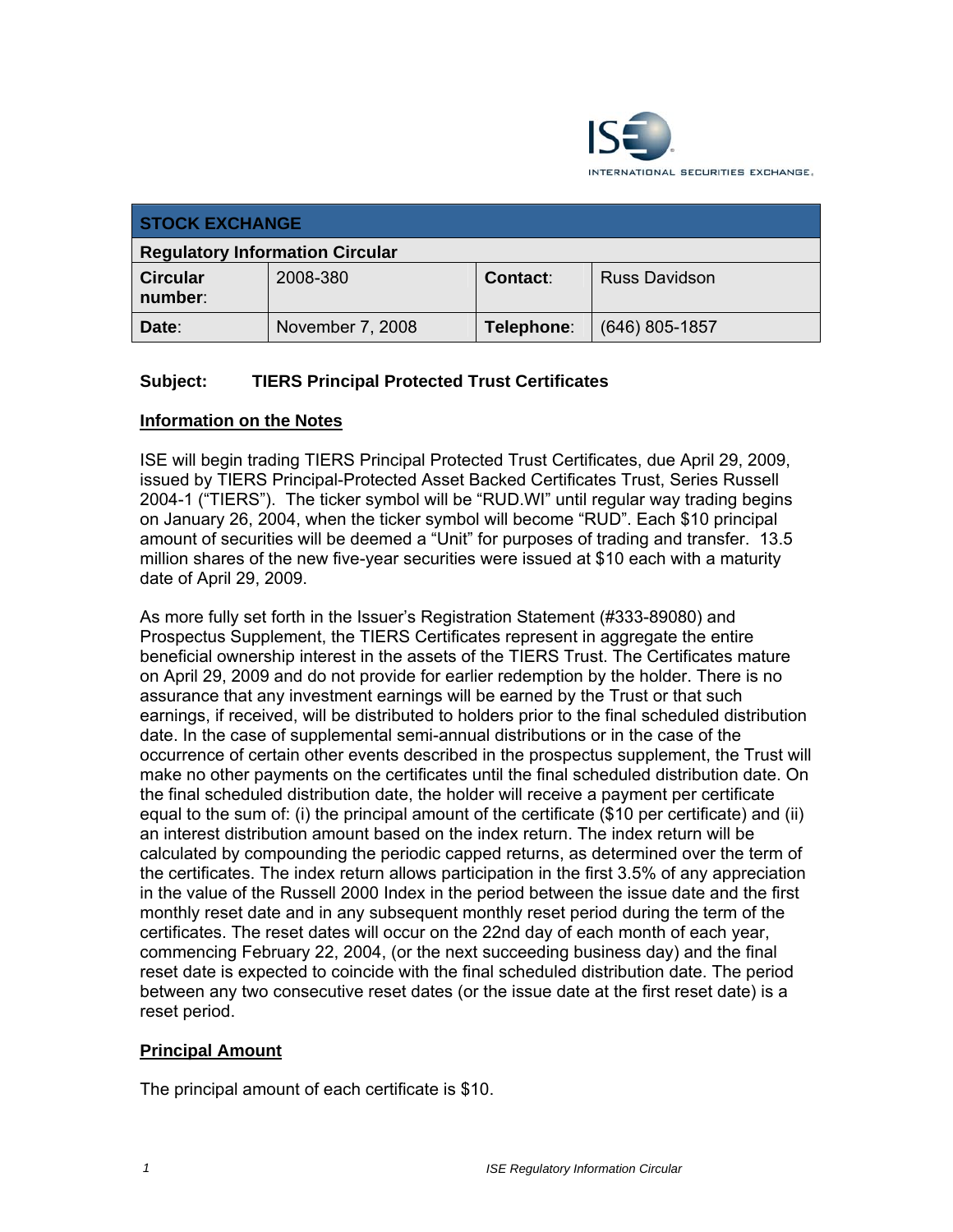#### **Interest Distribution Amount**

Absent the occurrence of a term assets credit event or a swap termination date, on the final scheduled distribution date, the holder will receive for each certificate an interest distribution amount which will equal the product of:

Principal Amount (\$10 per Certificate) x Index Return

The index return equals the compounded value of the periodic capped returns computed in the following manner, and is presented as a percentage and will equal not less than 7%:

[Product of (1.00 + the periodic capped return) for each reset date] - 1.00

where the periodic capped return for any reset date (including the final scheduled distribution date) equals the following fraction, which is presented as a percentage:

#### Ending Value - Starting Value Starting Value

provided; however, that the periodic capped return will not in any circumstances be greater than 3.5% per month**.**

The Ending Value for any reset date other than the final scheduled distribution date means the value of the Russell 2000 Index at the close of the market on that reset date or, if that reset date is not an index business day, the value at the close of the market on the preceding index business day. The ending value for the final scheduled distribution date will be the average of the closing values of the Russell 2000 Index for the five scheduled index business days prior to the final scheduled distribution date. The ending value for the final scheduled distribution date may, however, be calculated by reference to fewer than five or even a single days closing value. Additional and complete information regarding, can be found in the prospectus.

The starting value for the initial reset date will equal the value of the index at the close of the market on the date the certificates are priced for initial sale to the public. The starting value for each subsequent reset date (including the final distribution date) will equal the ending value with respect to the immediately preceding reset date.

All determinations made by the Calculation Agent shall be at the sole discretion of the Calculation Agent and shall be conclusive for all purposes and binding on the Company and the beneficial owners of the Certificates, absent manifest error.

### **The Russell 2000 Index**

The Russell 2000 Index is an index calculated, published and disseminated by Frank Russell Company ("FRC"). It measures the composite price performance of 2,000 common stocks of corporations with small capitalizations relative to other stocks in the U.S. equity market. The Russell 2000 Index consists of the smallest 2,000 companies in the Russell 3,000 Index and represents 8% of the total capitalization of the Russell 3000 Index.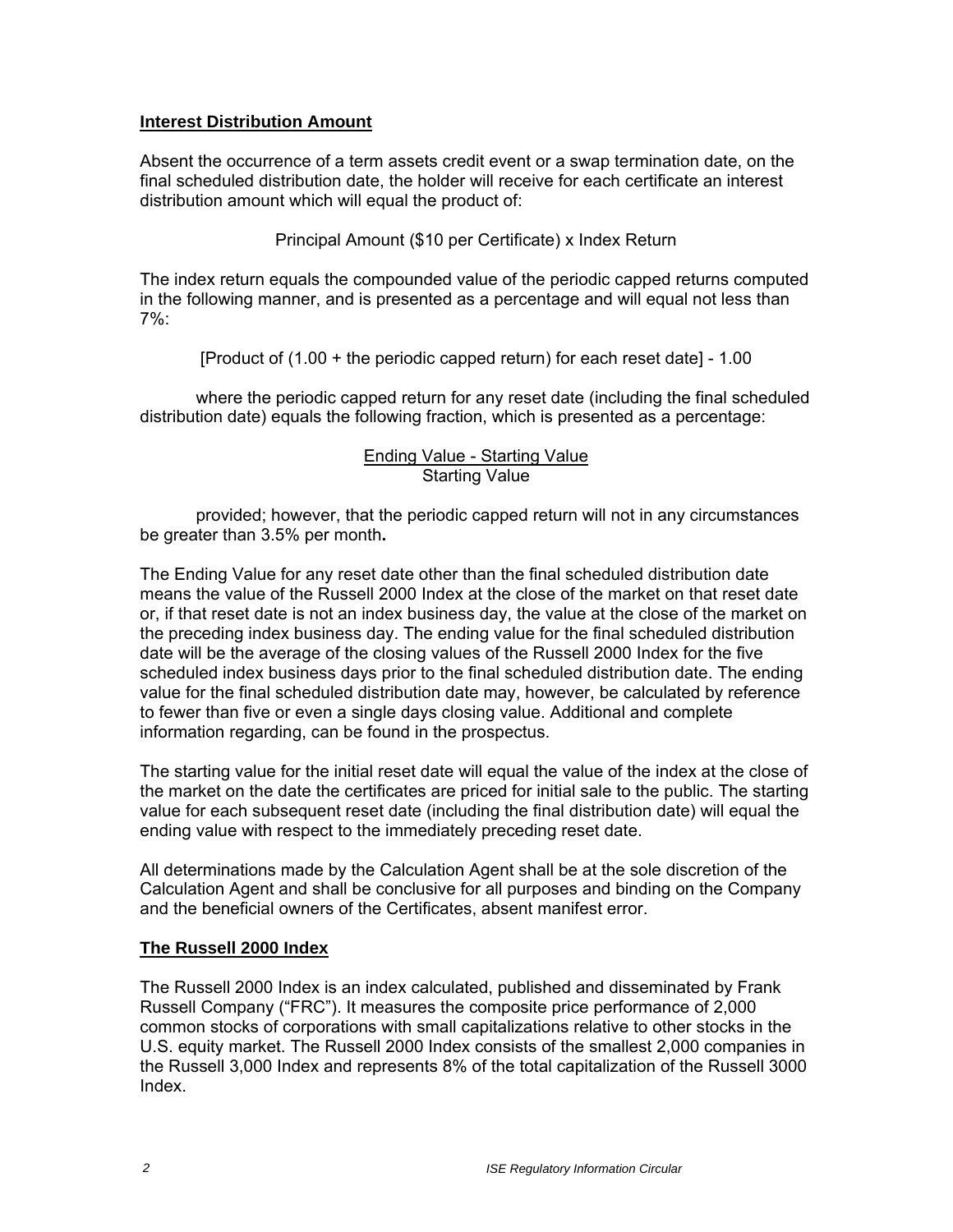#### **Other Important Information**

The market value of RUD will depend substantially on the value of the Russell 2000 Index. Other factors which will likely affect the trading value of RUD are changes in interest rates, volatility of the Index, time remaining to maturity, the credit rating of the Issuer and dividend yields on the stocks comprising the Index.

The amount paid at maturity may be less than the return that could be earned on other investments and may even be less than the original invested amount.

For United States federal income tax purposes: (1) Certificates will be treated as equity interests in The Trust, (2) The Trust will be cla ssified as a foreign corporation, (3) The Trust will not be treated as engaged in the conduct of trade or business in the United States and (4) The swap agreement should be treated as a notional principal contract.

The Trust will be a passive foreign investment company for United States federal income tax purposes. In order to avoid punitive United States tax rules otherwise applicable to distributions on the Certificates, eligible U.S. purchasers of Certificates should make "qualified electing fund" elections on their income tax returns and file the related tax forms (IRS Form 8621) for every year that they hold the Certificates.

For additional information refer to the Prospectus Supplement and/or your tax professional.

The Issuer, the underwriter, and the swap counter-party are affiliates, and the swap counter-party is also the calculation agent for matters relating to the Certificates and the swap agreement.

Potential conflicts of interest may exist between the calculation agent and Certificate holders.

Ownership of the Certificates will be maintained in book-entry form by or through The Depository Trust Company. Beneficial owners of the Certificates will not have the right to receive physical Certificates evidencing their ownership except under very limited circumstances.

Trading in the shares on ISE is on a UTP basis and is subject to ISE equity trading rules. The shares will trade from 8:00 a.m. until 5:00 p.m. Eastern Time. Equity Electronic Access Members ("Equity EAMs") trading the shares during the Extended Market Sessions are exposed to the risk of the lack of the calculation or dissemination of underlying index value or intraday indicative value ("IIV"). For certain derivative securities products, an updated underlying index value or IIV may not be calculated or publicly disseminated in the Extended Market hours. Since the underlying index value and IIV are not calculated or widely disseminated during Extended Market hours, an investor who is unable to calculate implied values for certain derivative securities products during Extended Market hours may be at a disadvantage to market professionals.

Equity EAMs also should review NASD Notice to Members 03-71 for guidance on trading these products. The Notice reminds members of their obligations to: (1) conduct adequate due diligence to understand the features of the product; (2) perform a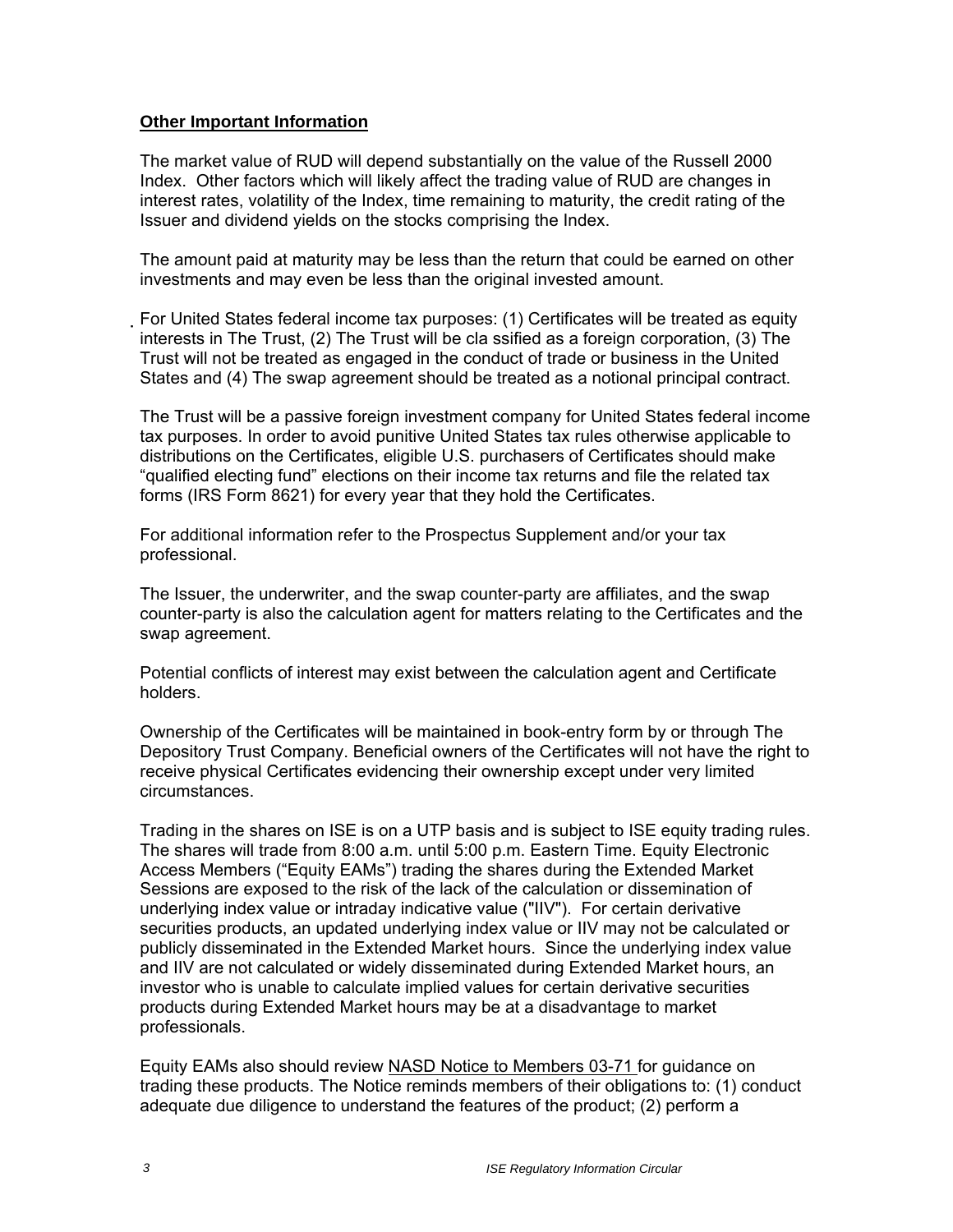reasonable-basis suitability analysis; (3) perform customer-specific suitability analysis in connection with any recommended transactions; (4) provide a balanced disclosure of both the risks and rewards associated with the particular product, especially when selling to retail investors; (5) implement appropriate internal controls; and (6) train registered persons regarding the features, risk and suitability of these products.

**This Regulatory Information Circular is not a statutory Prospectus. Equity EAMs should consult the Trust's Registration Statement, SAI, Prospectus and the Fund's website for relevant information.**